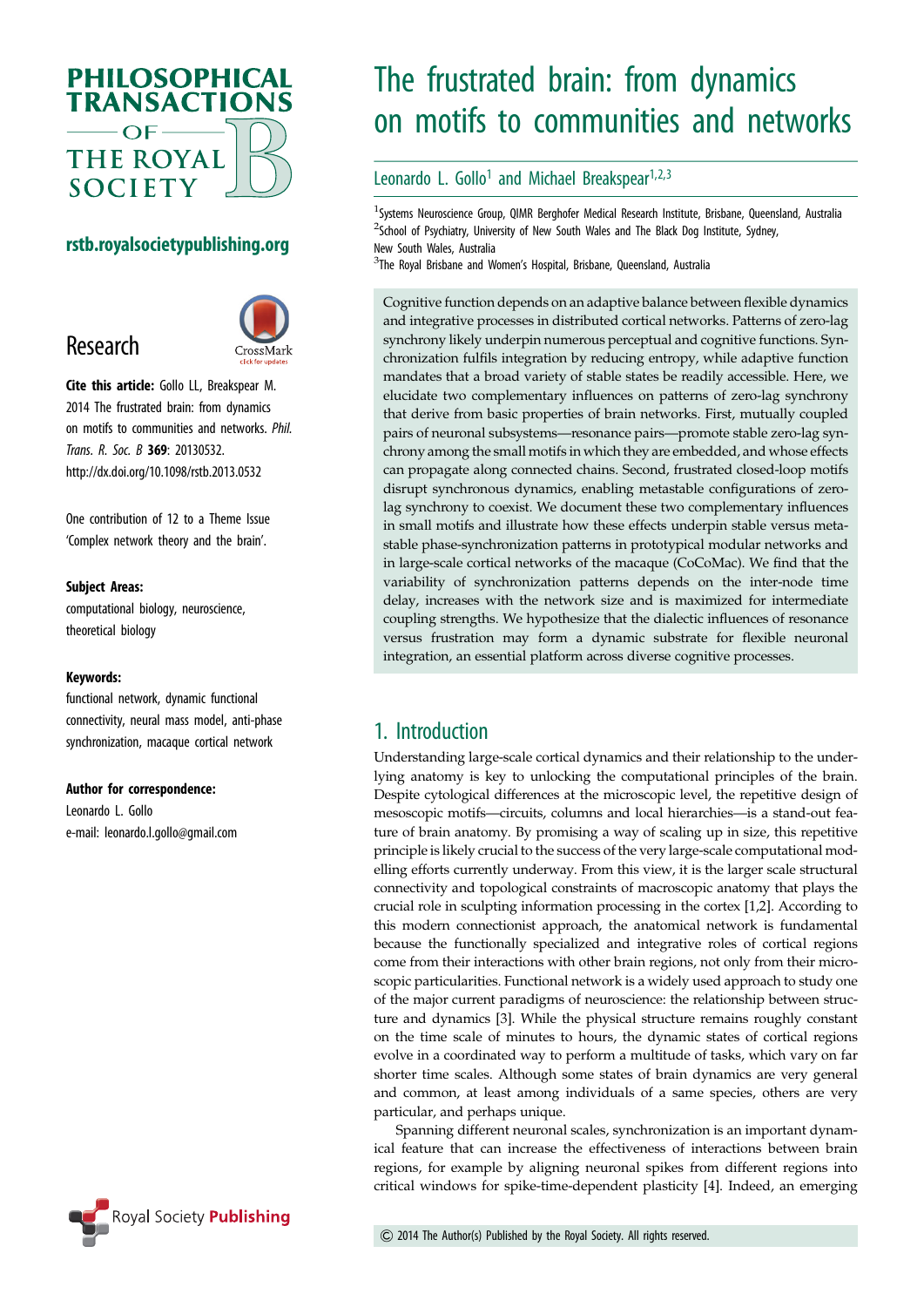paradigm considers synchronization as the key feature that modulates cortical interactions [5]: accordingly, its maximum effectiveness is achieved when two mutually interacting areas are phase coupled. The synchronization strength between regions is thus fundamental, and a functional network is composed of nodes that are linked by highly correlated pairs. The interactions between brain regions, in turn, are not static but rather erratic, depending on their dynamics and past activity [6–8]. Such a dynamic balance of integration and instability likely underlies the need for cortical function to switch according to the changing environmental needs [9–11]. Hence, variable and flexible dynamics, which depends on coupling delay [12] and the balance of excitation and inhibition [13], is a hallmark of adaptive cognitive behaviour.

Understanding dynamic functional networks is not only an important topic, but also a rather complex one. As with any problem endowed with complexity, a wise strategic approach is required. A standard way to reduce the level of complexity is to divide the problem into pieces. Often, however, it is not clear which is the best way to split the problem. Neuronal systems are clearly more than the sum of their parts: extrapolations thus demand careful analysis. The fingerprints of small motifs have already become a standard procedure to understand the structure of complex networks [14–19]. A recent, promising approach to understanding the relationship between structure/dynamics on complex networks consists of studying the structure/dynamics relationship in network motifs [20–23]. This rests on the premise that the dynamical features of network motifs plays a role in shaping the dynamics and synchronization of complex networks [21,22].

The connections between cortical regions in the brain, as derived from the primate cortical network, obey a few general principles that may inform the study of structure/ dynamic analyses [24]: first, the brain topology is hierarchical with cortical regions occupying the highest positions in the hierarchy [25–27]. Second, spatial clustering leads to a modular architecture, in which nodes are strongly interconnected with regions within the same cluster (SC)—typically nearby in space—than with regions outside their cluster [28,29]. Third, some nodes can be classified as hubs because they have a degree larger than the average node degree of the network [17,30–32]. These principles have been linked to evolutionary and functional advantages as well as optimization arising from the physical and metabolic constraints under which brains operate on evolutionary time scales [33,34]. These general network properties can also shape the dynamics and synchronization of cortical networks [35–37]. However, a complete understanding of how the structural constraints of the anatomical connectivity influence dynamics is lacking, particularly regarding the mechanisms underlying the variability of synchronization.

Here, we analyse the synchronization patterns as they arise in small motifs, prototypical modular structures and cortical networks. We aim to identify factors that enrich the landscape of synchronized cortical states. The paper is structured as follows: in §2 we describe mesoscopic dynamics as they arise from small motifs of coupled neural masses. In §3 we retrace recent work that highlights the stablizing role of reciprocally coupled pairs (which we call resonance pairs) on the motifs (small subnetworks of three nodes) in which they are embedded. This influence is contrasted with that of closed loops, which introduce frustration into the system. Frustrated motifs hence disrupt stability and synchrony, introducing metastability and variability. In §4–6 we study these two competing influences in small constructed modular networks. Subsequently in §7 we examine structural networks derived from tracing studies of the macaque brain, using the distribution of motifs to link the observed dynamics to those on our prototypical networks.

# 2. Neuronal network dynamics

We employed numerical methods to study neuronal dynamics on large-scale cortical networks. Each node was considered as a conductance-based neural mass model [36,38,39], described in detail in appendix A. This approach reduces the dimensionality of a cortical region in each node to three nonlinear differential equations, which govern the dynamics of the excitatory subpopulation, the inhibitory subpopulation and the fraction of open potassium channels. Analysis of such a reduced model is required to render the problem of largescale cortical dynamics tractable. Distributed cortical regions are coupled together through long-range excitatory connections with a delay of 10 ms (unless otherwise stated) to account for finite axonal conduction speed [40]. In our mesoscale model, the dynamic variables start from random initial conditions. Exploring the phase space can lead to different basins of attraction and different transient dynamics, causing considerable trial-to-trial variability, consistent with experiments [41–43]. This variability is an intrinsic feature of many large-dimensional systems. Occasionally, such variability can also arise from transitions between metastable states. The following results should not be interpreted as deterministic outcomes of the model, but instead as likely statistical outcomes revealed through a large number of repetitions of the same numerical experiment. Deeper statistical features, in contrast, are remarkably persistent. For instance, nodes oscillate with two dominant frequencies, a slow approximately 10 Hz and a fast approximately 100 Hz time scale, and two mutually coupled nodes typically synchronize in anti-phase synchrony [23].

# 3. Resonance pairs in frustrated motifs promote variable synchronization patterns

We begin our analysis by focusing on three-node motifs, whose enumeration (M1, M2,..., M13) follows the seminal work of Sporns & Kötter [15]. As illustrated in the time traces for the common driving motif (M3) in the weakcoupling regime, robust synchronization between the driven nodes (1 and 3) does not occur (figure 1a), nor between directly coupled nodes (figure 1b). The lack of synchronization is also evident from the cross-correlation functions for one (figure 1c) and for an average of 40 trials (figure 1d). By contrast, strong zero-lag synchronization between these nodes (1 and 3) occurs in motifs (such as M6 and M9) that possess a reciprocal connection between at least one pair of nodes (figure  $1e-l$ ). A crucial feature of the dynamics of these synchronized motifs (M6 and M9) is that whereas the pair of edge nodes 1 and 3—which are indirectly connected via node 2—synchronize in-phase, the pairs of neighbouring nodes  $(1-2$  and  $2-3)$  synchronize in anti-phase at the slow rhythm. Even with a coupling delay of 10 ms, owing to the internal dynamics of the neural mass models, the phase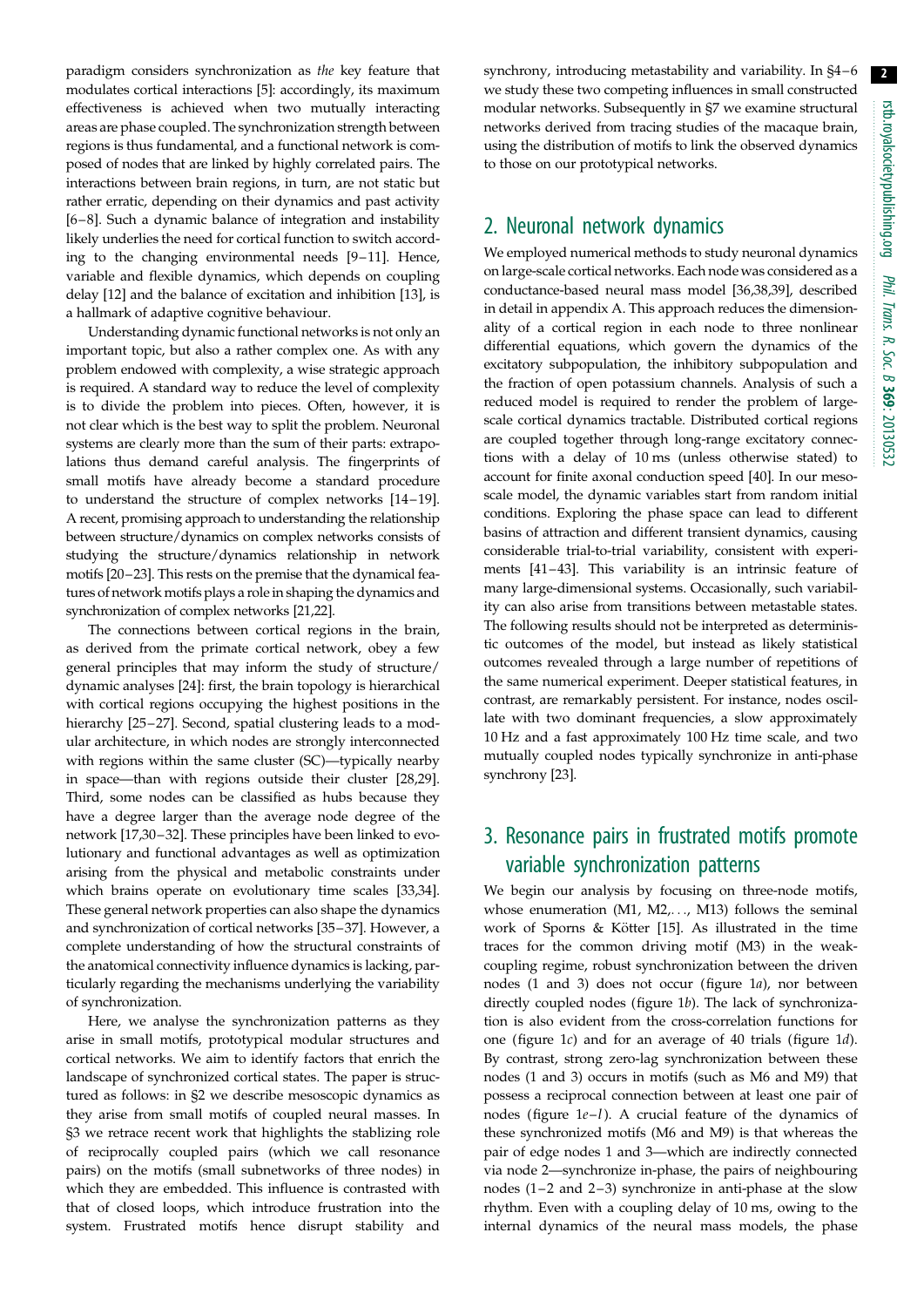**Figure 1.** Synchronization in motifs of neural mass models. Dynamics of common driving motif  $(a-d)$ , common driving motifs with resonance pairs (tagged with red stars) M6 and M9  $(e-1)$ , and common driving motifs with frus synchronization between nodes 1 and 3 is maximized. First and second columns represent time traces of individual neural mass models (1 and 3, 1 and 2, respectively), whereas the third and fourth columns represent the cross synchronization between nodes 1 and 3 is maximized. First and second columns represent time traces of individual meural mass models (1 and 3, 1 and 2, respectively), whereas the third and fourth columns represent the cross **Figure 1.** Synchronization in motifs of neural mass models. Dynamics of common driving motif M3 ( $a-d$ ), common driving motifs with resonance pairs (tagged with red stars) M6 and M9 (e-1), and common driving motifs with f  $= 10$  ms and coupling strength  $c = 0.01$ . Motif M13 has node labels determined beforehand, whereas motif M13 has node labels determined a posteriori such that the zero-lag functions between node pairs of the corresponding single time series and averaged over 40 trials, respectively, with pairs 1-2 in blue and 1-3 in red. (Online version in colour.) functions between node pairs of the corresponding single time series and averaged over 40 trials, respectively, with pairs 1 – 2 in blue and 1 – 3 in red. (Online version in colour.) ¼t  $m-t$ ) with delay resonant sources  $M13$  and  $M13$  (



rstb.royalsocietypublishing.org

Phil. Trans.

 R.Soc. B

369: 20130532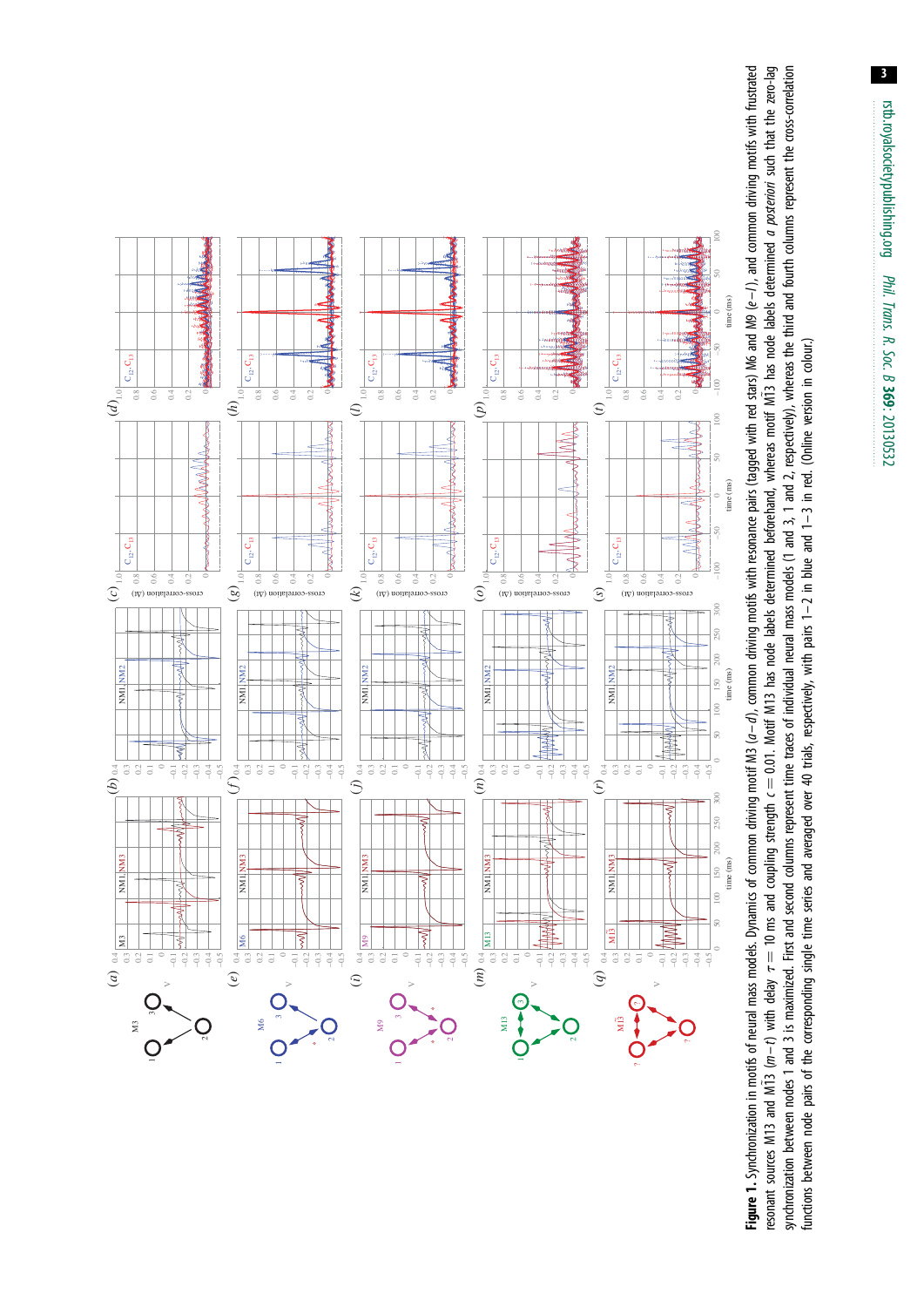

Figure 2. Frustration and symmetry breaking. (a) Zero-lag cross-correlation between neural masses 1 and 3 for varying coupling strength. (b) Zero-lag cross-correlation between pair of nodes for motif M13 with mismatch on the input current at node 2. (Online version in colour.)

difference between the neighbouring nodes amounts to about 60 ms. Hence, mutually connected nodes enhance the synchronization in these small motifs, an effect that we previously showed that can propagate along chains of connected nodes [23].

Importantly, this tendency of synchronized neighbouring nodes to oscillate in anti-phase cannot be satisfied for all motifs: for some configurations, for example when three nodes are mutually connected among themselves (motif M13), this tendency of synchronized neighbouring nodes to oscillate in anti-phase is frustrated. Typically in this motif (figure  $1m-p$ ), two out of the three pairs show anti-phase synchronization: when this happens, the third pair shows in-phase synchronization. For example, nodes 2 and 3 are in-phase for the case illustrated in figure  $1m,n$ . Hence, this corresponds to an example of frustrated dynamics because although each pair shows a tendency to oscillate in antiphase, only two out of the three pairs can accomplish this anti-phase configuration at any one time.

Starting from random initial conditions in this frustrated motif (M13), one cannot predict which pair of nodes will synchronize in phase. Hence, the average zero-lag cross-correlation across trials between nodes 1 and 3 (figure  $1i-l$ ), as well as any other pair of nodes (figure  $1p$ ), is markedly diminished following the incorporation of the mutual connection between nodes 1 and 3. However, the selection of whichever two nodes have the maximum cross-correlation at zero-lag after each trial (and assigning them the labels 1 and 3 *a posteriori*) reveals that the maximum zero-lag synchronization in this frustrated motif can also be strong: we called M13 the auxiliary motif M13 that has nodes 1 and 3 labelled a posteriori to maximize the zero-lag synchronization between them (figure  $1q-t$ ).

# 4. Synchronization mode selection by symmetry breaking

The preceding analyses illustrate the effect that the resonance pair has on promoting synchronization and, conversely, how frustration destabilizes the stable state in weakly coupled small motifs. We next studied the robustness of these results with respect to the coupling strength (figure 2a). Nodes 1 and 3 do not show in-phase synchrony for the common driving (M3) or frustrated (M13) motifs, but they synchronize even for very weak coupling for motifs which have resonance pairs (M6 and M9). Another motif that also exhibits zerolag synchronization between nodes 1 and 3 is motif  $M\tilde{1}3$ . This shows that for sufficiently strong coupling, one pair of nodes synchronizes in phase in the frustrated motif. Despite

the unpredictable character of the particular pair of nodes that synchronize when parameters across all nodes are identical, a small mismatch (such as a 10% reduction in the input current over one neural mass model) breaks the symmetry, converting the distinct node to an apex. For example, a mismatch in node 2 favours phase synchronization between nodes 1 and 3 over the other pairs  $1-2$  and  $2-3$  (figure 2b).

## 5. Synchronization on modular networks

We now focus our analyses on canonical modular structures comprising two local communities connected through a single hub. In these prototypical modular networks, we set nodes to be mutually connected with every node within each module, and the hub is mutually connected to all other nodes. Such modular structures, even for the smallest cluster size of only two nodes per module (figure 3a), contain frustrated motifs within clusters. In addition, this type of modular structure shares another common feature with small motifs: the hub plays the role of the apex node in motif M9, and the clusters mimic the outer nodes (figure 3a).

To compare synchronization in modular structures against those in motifs, we focused on the cross-correlation between two nodes belonging either to the SC or to different clusters (DCs). For each trial, the pair of nodes was selected a posteriori as the two nodes exhibiting maximum zero-lag cross-correlation. This was then averaged over all trials. The maximum phase synchronization between nodes belonging to DCs resembles the phase synchronization between nodes 1 and 3 in motif M9, whereas the maximum phase synchronization between nodes belonging to the SC resembles motif  $M^{13}$  (figure 3b,c). This confirms that the motif structure is indeed influential in shaping these modular dynamics.

In the weak-coupling regime, the maximum synchronization between DCs is remarkably similar to the synchronization between nodes 1 and 3 for motif M9 (figure 3b). However, for stronger coupling, when the synchronization within clusters grows, the synchronization between DCs decays. As a result, the synchronization between clusters is only stronger than local synchronization for very weak coupling (see black arrow in figure 3b).

We next tested the role of the intra-cluster connection strength in shaping the long-distance synchronization between clusters. This was achieved by multiplying the coupling strength of the intra-cluster connection  $c$  by a weight factor  $w \leq 1$ . For this experiment, we used a modular structure with a larger cluster size, as shown in figure 4a. As illustrated in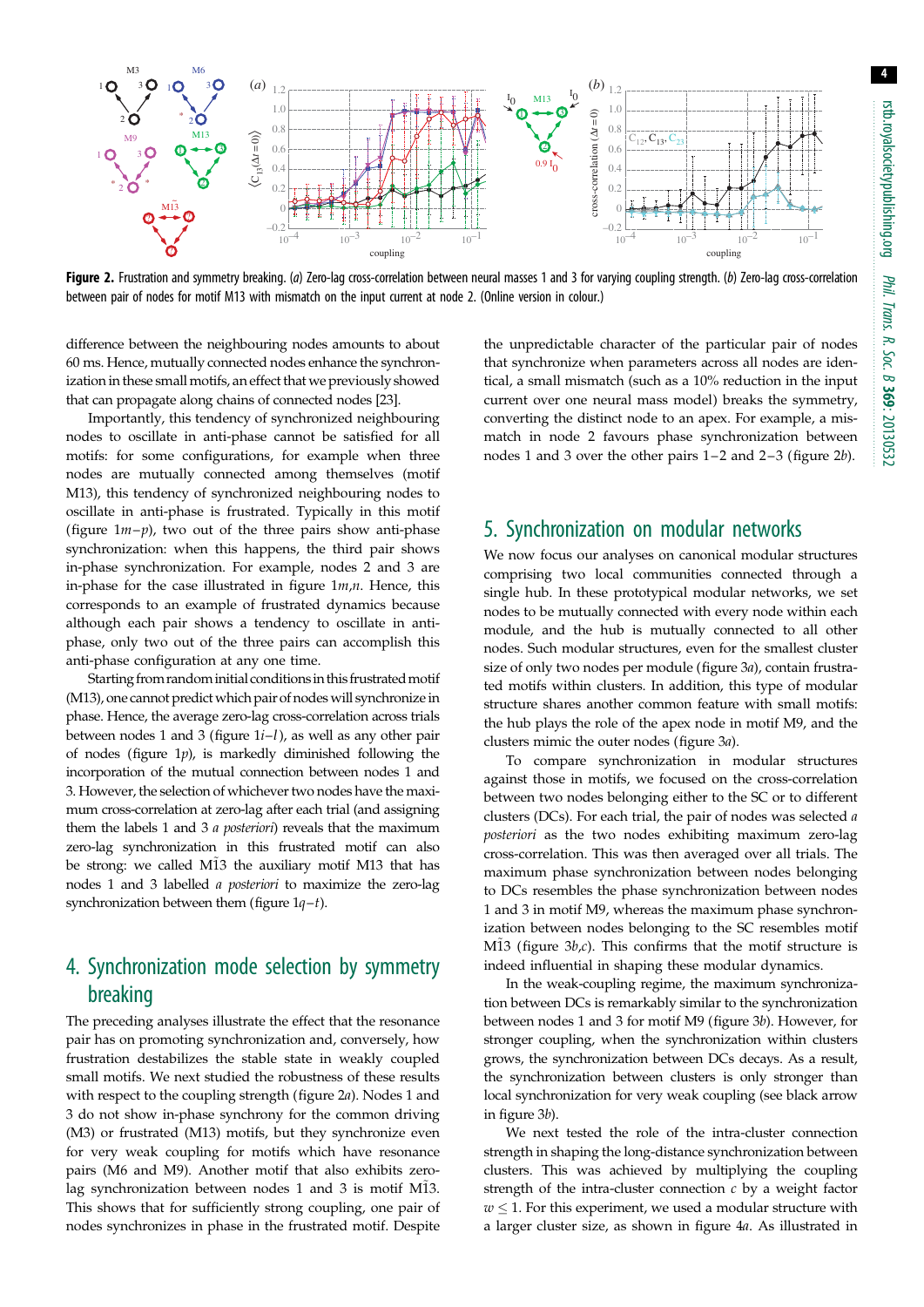

Figure 3. Zero-lag synchronization from motifs to modular structures. (a) Pairs on minimal modular structure selected from the SC and from DCs can be compared with motifs of three nodes. (b) Zero-lag synchronization of nodes 1 and 3 of motifs M9 and M13, and maximum zero-lag synchronization between nodes located at different and SCs of modular structures. Black arrow denotes the range of weak coupling in which the synchronization is stronger between nodes of DCs than nodes of the SC. (c) Contour plot of cross-correlations for varying coupling strength and time lag. Line represents curves along which the cross-correlations have a constant value. White regions correspond to regions between contour lines, and the large white areas represent negative cross-correlation values, as can be seen in figure 1k, for motif M9 and  $c = 0.01$ . Cross-correlation between nodes 1 and 3 on motif M9 (M13) resembles the maximum cross-correlation between DC (SC) nodes. (Online version in colour.)



Figure 4. Maximum zero-lag synchronization in larger modular structures. (a) Canonical modular network with one hub (node 1) and two clusters (composed of nodes: 2, 3 and 4; 5, 6 and 7). The connections between hub-cluster nodes (red dotted lines) have strength c, and cluster–cluster connections (blue lines) have strength cw. (b) Maximum zero-lag synchronization between nodes from the SC. (c) Maximum zero-lag synchronization between nodes located at DCs. (Online version in colour.)

figure 4b,c, the synchronization strength increases for both SC and DC as the weight  $w$  is reduced. However, although our measures of synchronization improve for very low  $w$ , the variability of the synchrony pattern is reduced because the frustration is diminished. Hence, in the case of weak intra-cluster connectivity, the system exhibits a strong tendency to evolve to a state of global synchronization in which all cluster nodes are in phase with each other, and in anti-phase synchrony with the hub node.

Setting the weight ratio  $w = 1$  and comparing the maximum zero-lag synchronization in modular structures with DC sizes (grey curve of figure 3b against red curve of figure 4b), we find that the synchronization inside a cluster is stronger for larger cluster sizes. Having the maximum synchronization inside a cluster that grows with the size is an expected result because for larger clusters, the total coupling is stronger by construction (nodes inside a cluster are all-toall connected), and the number of candidate pairs to synchronize also grows. On the other hand, an unexpected result appears when comparing the synchronization between clusters for DC sizes (blue curve of figure 3b against red curve  $(w = 1, \text{ dots})$  of figure 4c): in this case, the larger cluster gives rise to a weaker synchronization between clusters. These results indicate that for  $w = 1$ , there is a competition between SC and DC synchronization, in which the presence of SC synchronization prevents the synchronization between DCs.

## 6. Variability of synchronization patterns

Even frustrated motifs show a small set of stable patterns of synchronization. Owing to the larger number of nodes and the presence of several frustrated motifs within each cluster, modular structures exhibit a larger number of stable patterns of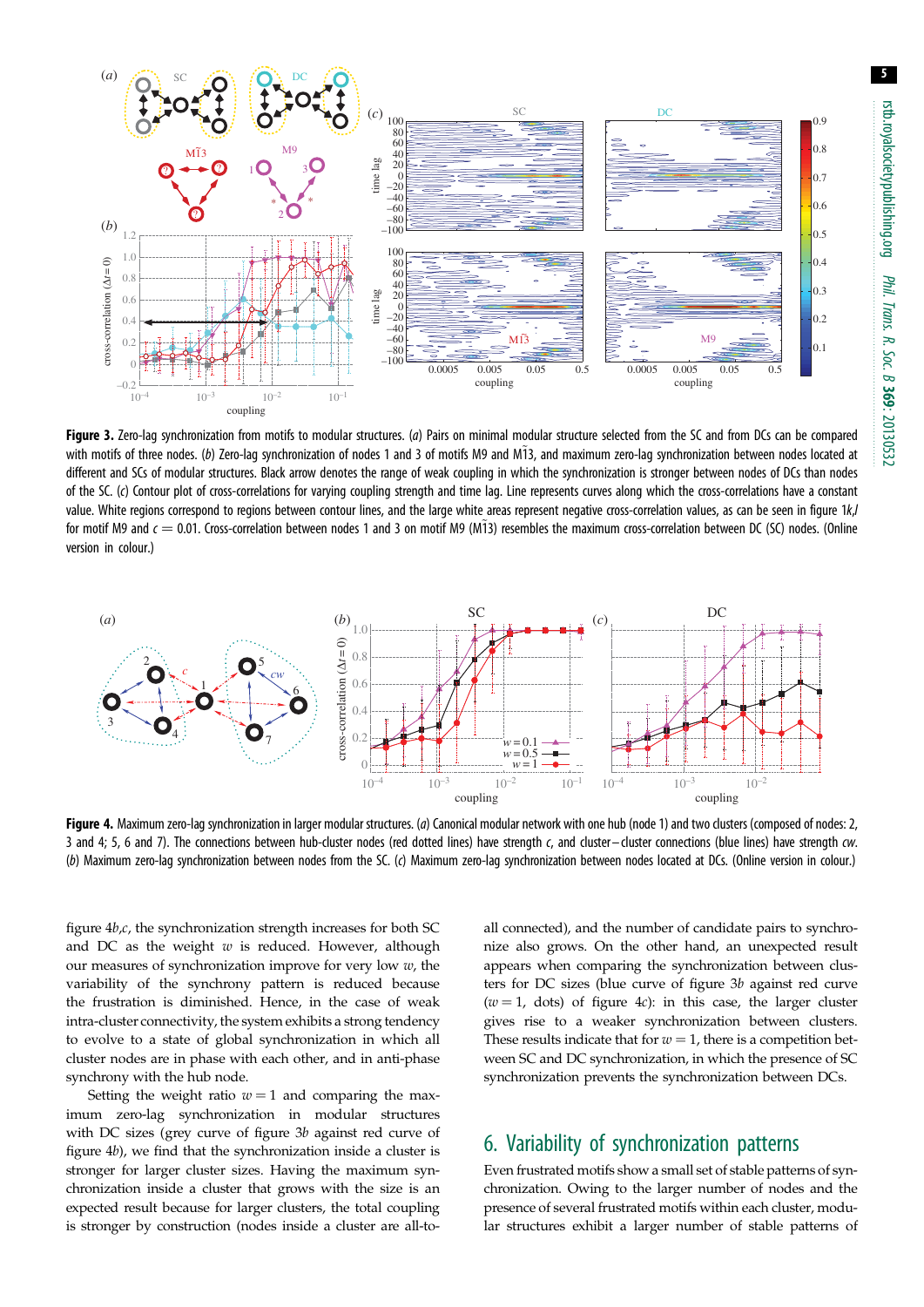

Figure 5. Quantifying the variability of synchronization patterns in modular structures. (a) Zero-lag cross-correlation above the threshold  $\theta$  between pairs of nodes (labelled as per figure 4a) in 500 trials. (b) Variability of the trial-to-trial patterns of synchronization for any phase lag in modular structures with cluster size 3. (c) Same as panel (b), but restricted to zero-lag synchronization. (d) Variability of the zero-lag synchronization for modular structures with clusters of different sizes and coupling  $c = 0.008$ . (Online version in colour.)

synchronization. By performing multiple trials with random initial conditions, it is possible to estimate the variability of phase synchrony by counting the number of different outcomes that are found in a quasi-stationary regime.

To measure the variability of phase synchrony, we dichotomized pairs as either synchronized or not synchronized for each trial of 2 s (discarding a transient period of 500 ms) depending on whether the cross-correlation coefficient was greater than a threshold  $\theta$ . Figure  $5a$  illustrates different patterns of zero-lag synchronization obtained from the network studied in figure 4a for different coupling strengths, in which white (black) stripes represent synchronized (unsynchronized) pairs. We then estimated the variability by counting the number of different patterns and dividing by 500, the total number of trials.

The analysis of the phase synchronization—defined as the maximum cross-correlation at any lag (figure 5b)—reveals a strong dependence of the synchronization variability on the threshold  $\theta$ . The appearance of a maximum synchronization variability at intermediary coupling strength is evident for sufficiently high threshold. Next, we restricted the synchronization to zero-lag phase synchronization, such that a synchronized pair is identified only if the zero-lag cross-correlation coefficient was above  $\theta$  (figure 5c). Hence, we see that the zero-lag synchronization variability is also optimized for an intermediary coupling strength: the synchronization is too sparse for very weak coupling and conversely too stable for strong coupling. Moreover, as the number of nodes, resonance pairs and frustrated motifs grow with size, the maximal variability also grows with the cluster size (figure 5d).

# 7. Macaque cortical networks

## (a) Statistical features of macaque structural networks

We first re-visit some basic network features, such as modularity and motif distribution, as expressed in cortical networks of the macaque. These will guide our structure– function analyses. In particular, we study three binary CoCoMac networks: the visual cortex (with  $N = 30$  nodes; figure 6a), the visual and sensorimotor areas (with  $N = 47$  nodes; figure 6b) and the larger macaque cortical network (composed of  $N = 71$ ) nodes; figure 6c). These are collated cortical networks of the macaque (CoCoMac [44,45]), available at the brain connectivity toolbox [18].

A modular decomposition of these networks [18,46,47] suggests that these three networks have two, four and four modules, respectively. Analyses of the frequency of structural counts of the 13 configurations of three-node motifs (figure 6d) for the macaque networks reveal substantial differences with respect to the presence of intermodular connectivity (figure  $6e-g$ ). Motifs M12 and M13 are typically composed entirely by intra-modular connections (blue bars, bottom). By contrast, motifs M4, M6 and M9 appear more often connecting inter-modular nodes, either by exclusively inter-modular connections (red bars, top) or by a combination of inter- and intra-modular connections (white bars, middle). The participation index (see appendix A), which quantifies the inter- to intra-modular connectivity ratio of each node [17,18,48], shows that many nodes with low degree exhibit strictly intra-modular connections (null participation index; lower left-hand corner of figure 6h). Conversely, high-degree nodes typically interconnect modules (upper right-hand corner). Between these extremes, there exists a tremendous variety, such that nodes of intermediate degree may connect within and/or between modules. Interestingly, network motifs also show some degree-dependent statistical patterns in these macaque networks. High-degree nodes, for example, tend to occupy the apex position of motif M9 (figure 6i) [17]. This feature suggests that nodes in the apex position of this bi-directionally connected three-node chain may play an influential role on the dynamics of distant segregated areas. Additionally, excluding nodes with very low degree, the prototypical frustrated motif M13 appears to be expressed roughly independently of the node degree (figure 6j). This indicates that although this frustrated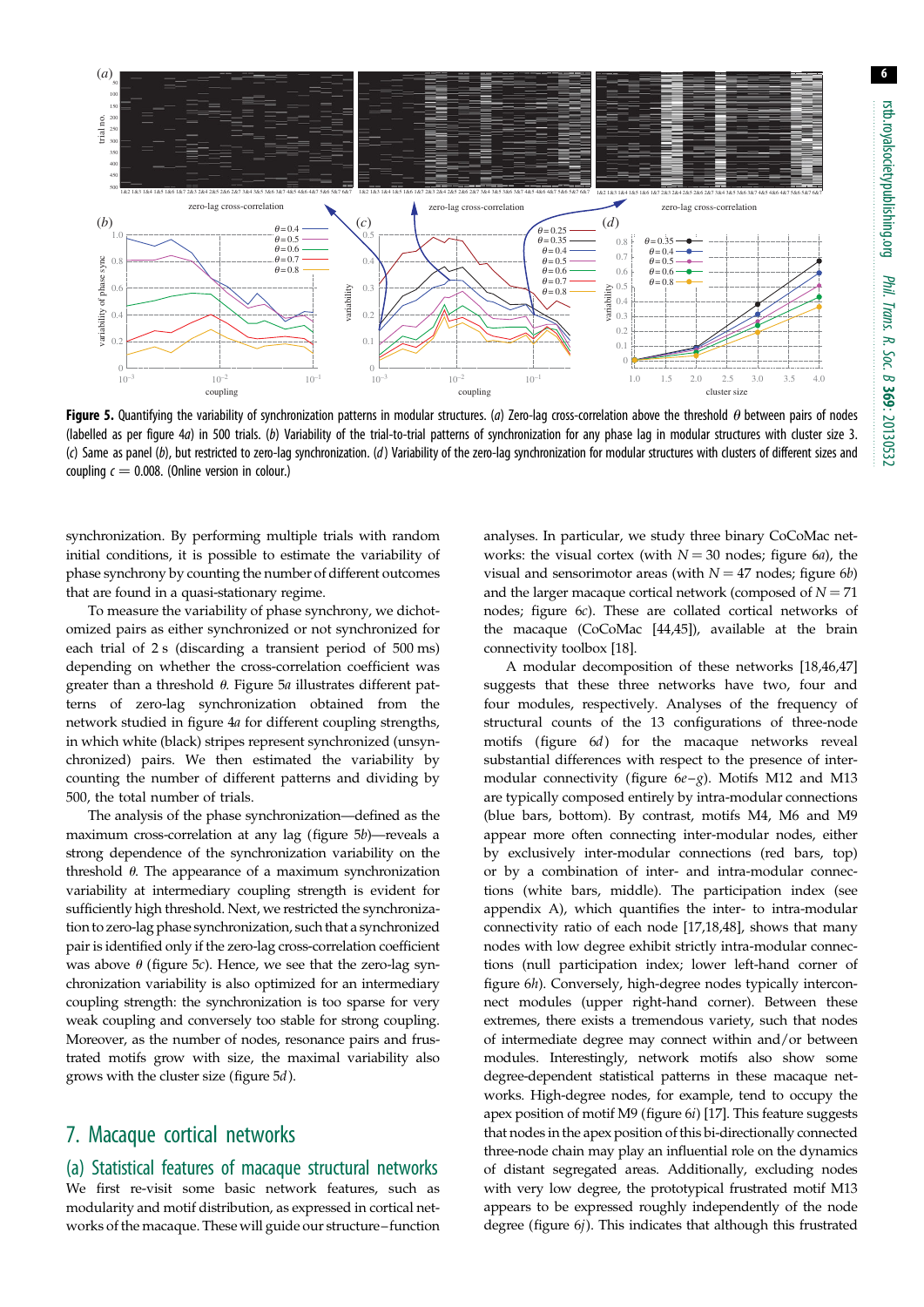

Figure 6. Motif distribution and modularity in macaque cortical networks.  $(a-c)$  Connectivity matrix for the different CoCoMac networks. White (black) squares indicate the presence (absence) of connections in these binary networks. (d) Three-node motifs named as per Sporns & Kötter [15]. (e–q) Structural motif counts (SMC) for each cortical network. The lengths of the bars denote all SMC; blue partitions (bottom) denote SMC with only intra-cluster connections; red partitions (top) denote SMC with only inter-cluster connections; white (middle) partitions denote SMC with both intra- and inter-cluster connections. (h) Scatter plot of participation index (see appendix A) and degree for each region of the three macaque networks. The degree is the sum of the number of inward and outward links. (i) Scatter plot of apex ratio for motif M9 and degree of each region. The apex ratio indicates the incidence of each region occupying the apex position of all motifs M9 in which the region takes part. Hubs (nodes with high degree) exhibit high apex ration for motif M9. (*j*) Scatter plot of the proportion of counts of motif M13 in which the regions participate and degree of each region. (Online version in colour.)

motif appears more often inside clusters, frustration can be a general feature affecting both hubs as well as peripheral nodes.

with our prototypical networks, the dynamics on the larger cortical networks exhibit a richer variability of patterns of zero-lag synchronization (figure 7c).

#### (b) Synchronization patterns on macaque cortex

We finally extend our analyses of the variability of synchronization patterns to these macaque cortical networks. Consistent with the dynamics on our prototypical modular networks (figure 5b), the variability of network patterns of zero-lag synchronization for the visual cortical network also exhibits a maximum for a moderate coupling strength (figure 7a). While our results have so far been restricted to a delay coupling of 10 ms, it is important to note that the coupling delay also has a strong effect in the synchronization of the network and its variability (figure 7b): maximum variability appears for short (10 ms or less) and very long (more than 40 ms) delays, with a minimum for intermediate values (15–20 ms). Also consistent

### 8. Discussion

Adaptive brain function rests upon the ability of cortical networks to balance the competing constraints of variability and stability. Using the dynamics on network motifs, we investigated the influence of structural connectivity on the diversity of synchronization patterns. We identified resonance and frustration as two major principles in sculpting the variability of the functional networks: reciprocal pairs enhance zerolag synchronization via resonance-induced synchronization; Frustration decomposes stable synchronized dynamics into multiple competing stable solutions. Together, the two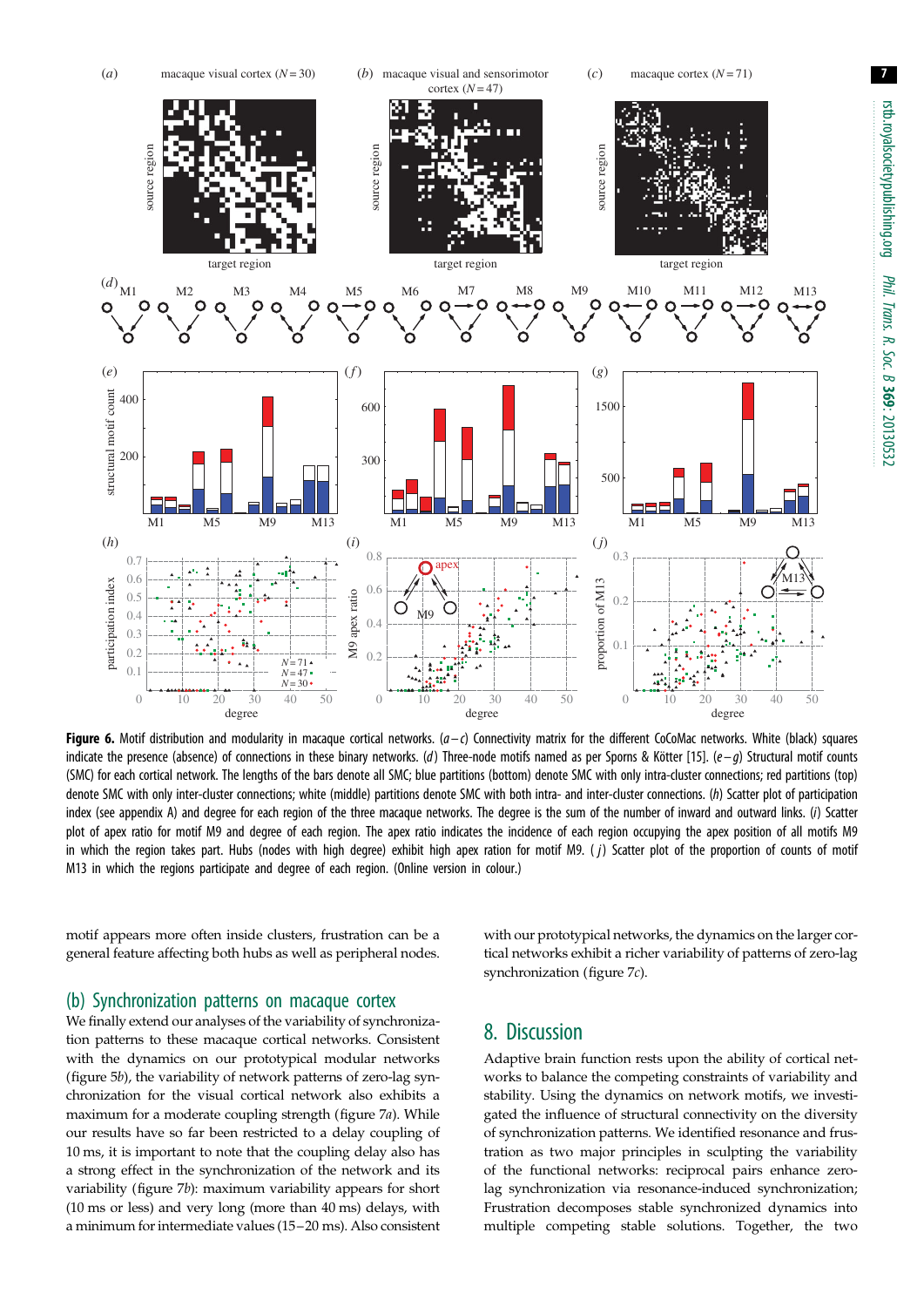

Figure 7. Variability of synchronization patterns in cortical networks. Maximum variability of zero-lag synchronization, as measured in figure 5c, for the macaque visual cortex ( $N = 30$ ) for varying coupling strength (a), and for varying coupling delay (b). (c) Variability of zero-lag synchronization for different macaque cortical networks. (Online version in colour.)

principles appear to give rise to metastable dynamics in systems of different sizes, from motifs to cortical networks.

We propose that in larger networks, these dyadic influences reflect the contrasting deployment of these motifs with respects to their modular organization. Assuming that modules contain larger clustering, motif M13 represents a key connectivity pattern within modules. An important contribution of this frustrated motif is to enrich the dynamical landscape of synchronized cortical states. This property of frustrated systems to enrich and diversify the dynamics is general and occurs in other systems [49– 53]. However, to the best of our knowledge, this is the first time it has been related to large-scale cortical dynamics.

The over-representation of motifs M9 and M6 is a consistent and characteristic property of cortical networks [15,17,23]. Taking into account that apex regions typically connect distant regions, in agreement with previous work [54–56], our results suggest that one functional role for these hubs is to promote the synchronization between segregated regions belonging to DCs. According to this proposition, these connections would enrich the variability of synchronization between clusters, which in our model occurs more sparsely than inside clusters.

Changes in brain connectivity have been associated with pathological brain states, such as schizophrenia [57] and multiple sclerosis [58]. Our results show that two crucial features of the structural connectivity that shape the cortical dynamics are the number of resonant pairs and frustrated motifs. Future work could investigate whether these two structural elements (resonant pairs and frustrated motifs) are altered in neurological and psychiatric illnesses characterized by network dysplasia [59].

In addition to changes in structural connectivity, many pathological brain states are also associated with alterations in neuronal synchrony, which may be either reduced (e.g. autism [60] and schizophrenia [61,62]) or increased in levels of synchrony (e.g. epileptic seizures [63] and Parkinson's disease [64]). A balanced amount of synchronization is an essential feature of healthy neuronal dynamics [9–11]. Consistent with experiments and simulations in networks of spiking neurons [13], our numerical analyses of large-scale oscillatory cortical (modular and macaque) networks show that the maximum variability of synchronization patterns occurs for moderate coupling: weaker coupling reduces the variability because fewer pairs can synchronize and the set of possible outcomes is restricted; stronger coupling reduces the variability because the networks often become globally

synchronized, and a smaller set of stable states is favoured over others. Such changes might plausibly underlie the reduction in consciousness associated with anaesthesia [65]. This finding of maximal variability for moderate coupling reinforces the importance of homeostatic regulatory mechanisms to maintain the brain close to its optimal region of the parameter space [11]. Our results are also consistent with prior analyses of the role of delays [12,66] and network size in shaping the cortical dynamics.

While resonance-induced synchronization has been shown to hold for synchronized pairs, regardless of their phase relation [23], frustration requires the synchronization between pairs of nodes to be in anti-phase. Anti-phase synchronization is a common phase relationship between separated cortical regions found in a variety of experimental sets [13,67] and models [23,54,68]. The phase relation of the synchronization depends on many factors such as the balance between excitation and inhibition within a cortical region [13], and the coupling strength between regions [68]. More importantly, however, anti-phase becomes the dominant regime when inter-region synapses involve a substantial conduction delay [68]. For this reason, we argue that our model, which favours anti-phase synchronization, is a suitable model for the purpose of understanding the dynamics in large-scale cortical networks, in which longdistance connections are invariably associated with conduction latencies [40]. Extension of our conclusions to other systems should fundamentally depend on whether anti-phase synchronization, the condition for frustration to occur, is the stable solution for two coupled nodes.

We have used a simple way of estimating the complexity of the landscape of cortical activity states. The advantage of this measure is that it is clear and intuitive to count the number of different possible dynamic outcomes. Future work could focus on more sophisticated measures of dynamic variability, based on the system entropy [69], phase reconfiguration [70] and the temporal dwelling in the various stable solutions [71]. Links to empirical measures of dynamic functional connectivity should also be forged [8]. In addition, while we here forge a link between motifs and modules when bridging scales, future work could focus more closely on these related larger scales (of modules) as well as the shaping influence of the largest structural backbone in the primate cortex, namely the rich club [72].

Acknowledgements. We are grateful to Olaf Sporns, Claudio Mirasso, James Roberts, Andrew Zalesky and Chris Honey for valuable discussions.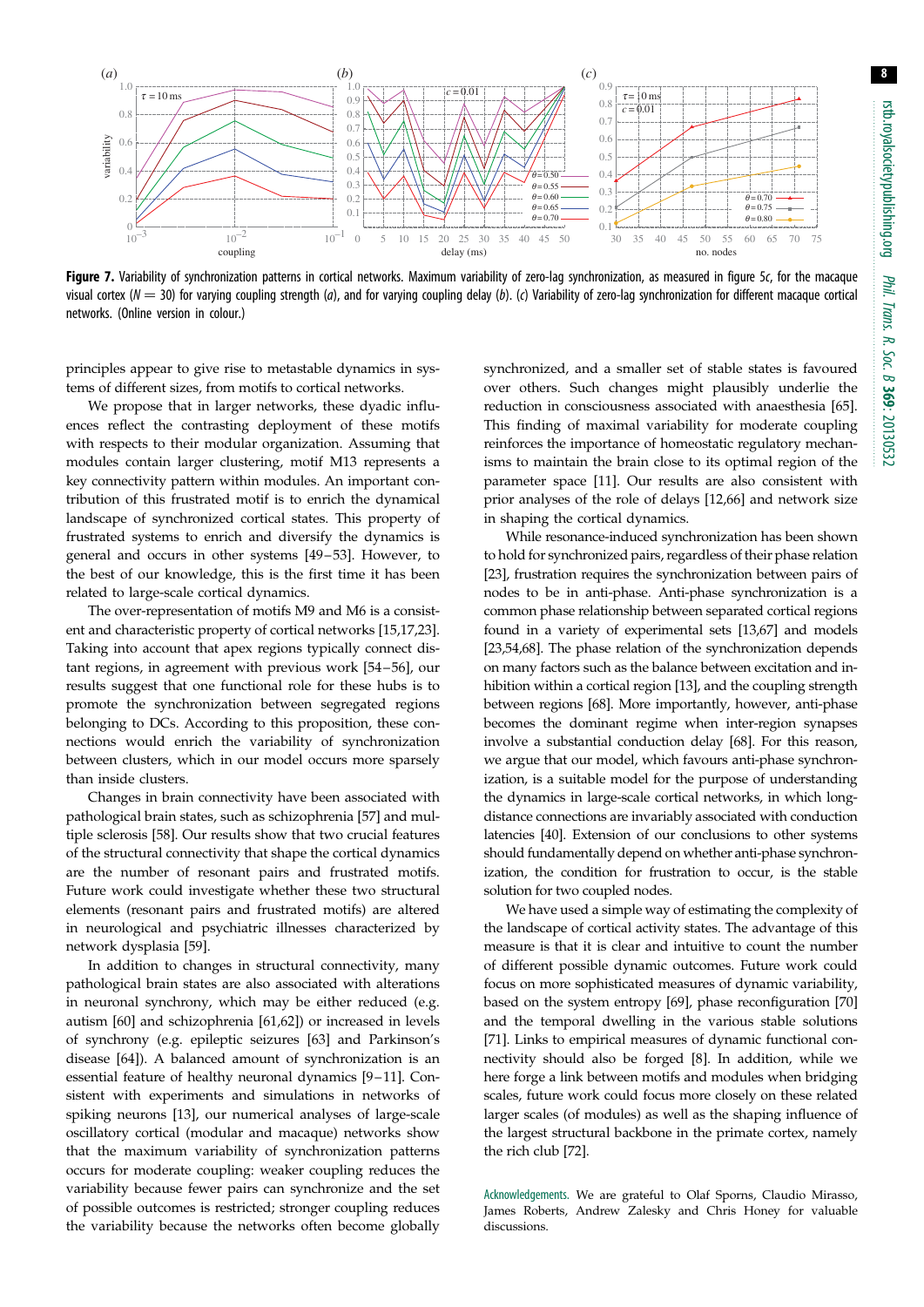# Appendix A

### (a) Neural mass models

The conductance-based neural mass model we used represents a mesoscale cortical region [38], which is derived from the biophysical Morris–Lecar model [73]. After adaptation to connect areas [74] with synaptic interactions [75], it reached its most recent formulation, which is suitable for modelling whole brain activity in large-scale networks [23,36,39]. Each cortical region was described by the neural mass model of spontaneous cortical dynamics

$$
\frac{dV^{i}(t)}{dt} = -\{g_{Ca} + r_{\text{NMDA}}a_{ee}[(1-c)Q_{V}^{i}(t) + c\langle Q_{V}^{j}(t-\tau)\rangle]\}m_{Ca}(V^{i}(t) - V_{Ca}) - \{g_{\text{Na}}m_{\text{Na}} + a_{ee}[(1-c)Q_{V}^{i}(t) + c\langle Q_{V}^{j}(t-\tau)\rangle]\}\{V^{i}(t) - V_{\text{Na}}) - g_{K}W^{i}(t)(V^{i}(t) - V_{K}) - g_{L}(V^{i}(t) - V_{L}) - a_{ie}Z^{i}(t)Q_{Z}^{j} + a_{ne}I_{0},\n\frac{dZ^{i}(t)}{dt} = b(a_{ni}I_{0} + a_{ei}V(t)Q_{V}^{i}(t))
$$
\n(A2)

and 
$$
\frac{dW^{i}(t)}{dt} = \frac{\phi[m_{K} - W^{i}(t)]}{\tau_{W}}.
$$
 (A3)

where  $V$  is the mean membrane potential of the excitatory pyramidal neurons, Z is the mean membrane potential of the inhibitory interneurons and W is the average number of open potassium ion channels. The neural-activation functions exhibit a sigmoidal-saturating growth with  $V$  that governs the fraction of open channels  $m_{\text{ion}}$ 

$$
m_{\text{ion}} = 0.5 \left[ 1 + \tanh\left(\frac{V^i(t) - T_{\text{ion}}}{\delta_{\text{ion}}}\right) \right].
$$
 (A4)

Finally,  $Q_V^i$  and  $Q_Z^i$  are the average neuronal firing rate of excitatory and inhibitory subpopulations of region i. Assuming Gaussian distributions, they are described by the following sigmoidal activation functions:

$$
Q_V^i(t) = 0.5Q_{V\text{max}} \bigg[ 1 + \tanh\bigg( \frac{V^i(t) - V_T}{\delta_V} \bigg) \bigg] \tag{A.5}
$$

# **References**

- 1. Passingham RE, Stephan KE, Kötter R. 2002 The anatomical basis of functional localization in the cortex. Nat. Rev. Neurosci. 3, 606-616.
- 2. Sporns O. 2010 Networks of the brain, vol. 1, p. 375. Cambridge, MA: MIT Press.
- 3. Honey CJ, Thivierge JP, Sporns O. 2010 Can structure predict function in the human brain? Neuroimage 52, 766– 776. (doi:10.1016/j.neuroimage.2010. 01.071)
- 4. Masquelier T, Hugues E, Deco G, Thorpe SJ. 2009 Oscillations, phase-of-firing coding, and spike timing-dependent plasticity: an efficient learning scheme. J. Neurosci. 29, 13 484– 13 493. (doi:10. 1523/JNEUROSCI.2207-09.2009)
- 5. Fries P. 2005 A mechanism for cognitive dynamics: neuronal communication through neuronal

coherence. Trends Cogn. Sci. 9, 474– 480. (doi:10. 1016/j.tics.2005.08.011)

- Breakspear M. 2004 'Dynamic' connectivity in neural systems: theoretical and empirical considerations. Neuroinformatics 2, 205– 226. (doi:10.1385/ NI:2:2:205)
- 7. Hutchison RM et al. 2013 Dynamic functional connectivity: promises, issues, and interpretations. NeuroImage 80, 360 - 378. (doi:10.1016/j. neuroimage.2013.05.079)
- 8. Zalesky A, Fornito A, Cocchi L, Gollo LL, Breakspear M. 2014 Time-resolved resting-state brain networks. Proc. Natl Acad. Sci. USA 111, 10 341-10 346. (doi:10.1073/pnas.1400181111)
- 9. Friston KJ. 2000 The labile brain. I. Neuronal transients and nonlinear coupling. Phil.

Trans. R. Soc. Lond. B 355, 215– 236. (doi:10.1098/ rstb.2000.0560)

- 10. Breakspear M. 2002 Nonlinear phase desynchronization in human electroencephalographic data. Human Brain Mapp. 15, 175 – 198. (doi:10.1002/hbm.10011)
- 11. Friston K, Breakspear M, Deco G. 2012 Perception and self-organized instability. Front. Comput. Neurosci. 6, 44. (doi:10.3389/fncom.2012.00044)
- 12. Kutchko KM, Fröhlich F. 2013 Emergence of metastable state dynamics in interconnected cortical networks with propagation delays. PLoS Comput. Biol. 9, e1003304. (doi:10.1371/journal.pcbi. 1003304)
- 13. Yang H, Shew WL, Roy R, Plenz D. 2012 Maximal variability of phase synchrony in cortical networks

and 
$$
Q_Z^i(t) = 0.5Q_{Zmax}\left[1 + \tanh\left(\frac{Z^i(t) - Z_T}{\delta_Z}\right)\right]
$$
. (A 6)

In the above equations, the following set of parameters was used [75]:  $g_{Ca}$ (=1.1),  $r_{NMDA}$ (=0.25),  $a_{ee}$ (=0.4),  $V_{Ca}$ (=1),  $g_{\text{Na}}(=6.7)$ ,  $V_{\text{Na}}(=0.53)$ ,  $g_{\text{K}}(=2)$ ,  $V_{\text{K}}(=-0.7)$ ,  $g_{\text{L}}(=0.5)$ ,  $V_{\rm L}$ (=-0.5),  $a_{ie}$ (=2),  $a_{ne}$ (=1),  $I_{0}$ (=0.3),  $b$ (=0.1),  $a_{ni}$ (=0.4),  $a_{ei} (=2)$ ,  $T_{Ca} (= -0.01)$ ,  $T_{Na} (= 0.3)$ ,  $T_{K} (= 0)$ ,  $\delta_{Ca} (= 0.15)$ ,  $\delta_{\text{Na}}(=0.15)$ ,  $\delta_{\text{K}}(=0.3)$ ,  $\phi(=0.7)$ ,  $\tau_{W}(=1)$ ,  $Q_{V\text{max}}(=1)$ ,  $V_{T}(=0)$ ,  $\delta_V$ (=0.65), Q<sub>Zmax</sub>(=1), Z<sub>T</sub>(=0) and  $\delta_Z$ (=0.65). The above equations also include other varying parameters: the coupling strength between cortical regions  $c$ , the synaptic delay between cortical regions  $\tau$  and  $j(=1,..., N)$ , which are the afferent regions of region i. Consistent with the average values reported in macaques [40], we typically used a constant delay of 10 ms. Although axonal delays between two given regions are typically distributed and specific roles have been attributed to non-homogeneous delays (e.g. to shape the EEG power spectrum [76]), as a first approximation here we consider only homogeneous delays. Small delay mismatches have been shown not to affect the synchronization in neuronal motifs qualitatively [23], but the functions of delay diversity and distributed delays remain to be investigated in large-scale network models. The model was simulated in MATLAB (Math Works) using the function dde23.

### (b) Participation index

The participation index  $P$  quantifies how connected nodes are with regions belonging to other modules [17,18,48]. It is defined as

$$
P_i = 1 - \sum_{m=1}^{N_M} \left(\frac{\kappa_{im}}{k_i}\right)^2, \qquad (A7)
$$

where the summation  $m$  runs over all identified modules  $N_M$ ;  $k_i$  and  $\kappa_{im}$  stand for the degree of node i and the number of edges from node  $i$  to nodes within module  $m$ , respectively.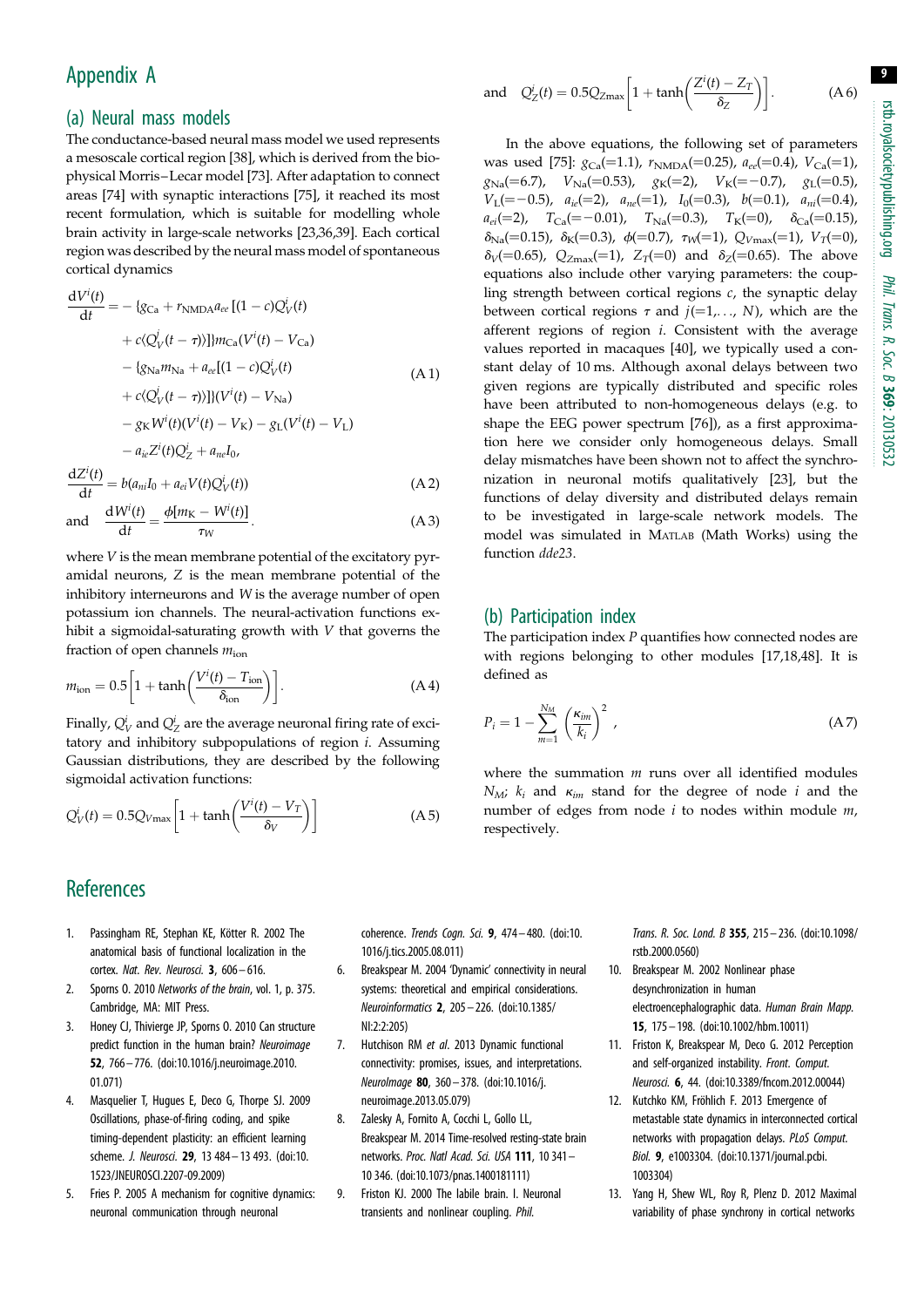rstb.royalsocietypublishing.org Phil. Trans. R. Soc. B 369: 20130532

with neuronal avalanches. J. Neurosci. 32, 1061-1072. (doi:10.1523/JNEUROSCI.2771-11.2012)

- 14. Milo R et al. 2002 Simple building blocks of complex networks. Science 298, 824-827. (doi:10. 1126/science.298.5594.824)
- 15. Sporns O, Kötter R. 2004 Motifs in brain networks. PLoS Biol. 2, e369. (doi:10.1371/journal.pbio. 0020369)
- 16. Song S, Sjöström PJ, Reigl M, Nelson S, Chklovskii DB. 2005 Highly nonrandom features of synaptic connectivity in local cortical circuits. PLoS Biol. 3, e68. (doi:10.1371/journal.pbio.0030068)
- 17. Sporns O, Honey CJ, Kötter R. 2007 Identification and classification of hubs in brain networks. PLoS ONE 2, e1049. (doi:10.1371/journal.pone.0001049)
- 18. Rubinov M, Sporns O. 2010 Complex network measures of brain connectivity: uses and interpretations. Neuroimage 52, 1059– 1069. (doi:10.1016/j.neuroimage.2009.10.003)
- 19. Harriger L, van den Heuvel MP, Sporns O. 2012 Rich club organization of macaque cerebral cortex and its role in network communication. PLoS ONE 7, e46497. (doi:10.1371/journal.pone.0046497)
- 20. Equíluz VM, Pérez T, Borge-Holthoefer J, Arenas A. 2011 Structural and functional networks in complex systems with delay. Phys. Rev. E 83, 056113. (doi:10.1103/PhysRevE.83.056113)
- 21. Zhao L, Bryce Beverlin I, Netoff T, Nykamp DQ. 2011 Synchronization from second order network connectivity statistics. Front. Comput. Neurosci. 5, 1– 16. (doi:10.3389/fncom.2011.00028)
- 22. Trousdale J, Hu Y, Shea-Brown E, Josić K. 2012 Impact of network structure and cellular response on spike time correlations. PLoS Comput. Biol. 8, e1002408. (doi:10.1371/journal.pcbi.1002408)
- 23. Gollo LL, Mirasso C, Sporns O, Breakspear M. 2013 Mechanisms of zero-lag synchronization in cortical motifs. See http://arxiv.org/abs/13045008.
- 24. Bullmore E, Sporns O. 2009 Complex brain networks: graph theoretical analysis of structural and functional systems. Nat. Rev. Neurosci. 10. 186– 198. (doi:10.1038/nrn2575)
- 25. Felleman DJ, Van Essen DC. 1991 Distributed hierarchical processing in the primate cerebral cortex. Cereb. Cortex 1, 1– 47. (doi:10.1093/cercor/ 1.1.1)
- 26. Breakspear M, Stam CJ. 2005 Dynamics of a neural system with a multiscale architecture. Phil. Trans. R. Soc. B 360, 1051– 1074. (doi:10.1098/rstb. 2005.1643)
- 27. Stam C, Van Straaten E. 2012 The organization of physiological brain networks. Clin. Neurophysiol. 123, 1067– 1087. (doi:10.1016/j.clinph.2012. 01.011)
- 28. Hilgetag CC, Kaiser M. 2004 Clustered organization of cortical connectivity. Neuroinformatics 2, 353– 360. (doi:10.1385/NI:2:3:353)
- 29. Zemanová L, Zhou C, Kurths J, 2006 Structural and functional clusters of complex brain networks. Phys. D 224, 202-212. (doi:10.1016/j.physd.2006. 09.008)
- 30. Hagmann P, Cammoun L, Gigandet X, Meuli R, Honey CJ, Wedeen VJ, Sporns O, Friston KJ. 2008

Mapping the structural core of human cerebral cortex. PLoS Biol. 6, e159. (doi:10.1371/journal.pbio. 0060159)

- 31. Zamora-López G, Zhou C, Kurths J. 2010 Cortical hubs form a module for multisensory integration on top of the hierarchy of cortical networks. Front. Neuroinform. 4, 1. (doi:10.3389/ neuro.11.001.2010)
- 32. van den Heuvel MP, Sporns O. 2013 Network hubs in the human brain. Trends Cogn. Sci.  $17$ , 683 - 696. (doi:10.1016/j.tics.2013.09.012)
- 33. Bullmore E, Sporns O. 2012 The economy of brain network organization. Nat. Rev. Neurosci. 13, 336 – 349. (doi:10.1038/nrn3214)
- 34. Chen Y, Wang S, Hilgetag CC, Zhou C. 2013 Trade-off between multiple constraints enables simultaneous formation of modules and hubs in neural systems. PLoS Comput. Biol. 9, e1002937. (doi:10.1371/journal.pcbi.1002937)
- 35. Zhou C, Zemanová L, Zamora G, Hilgetag CC, Kurths J. 2006 Hierarchical organization unveiled by functional connectivity in complex brain networks. Phys. Rev. Lett. 97, 238103. (doi:10.1103/ PhysRevLett.97.238103)
- 36. Honey C, Kötter R, Breakspear M, Sporns O. 2007 Network structure of cerebral cortex shapes functional connectivity on multiple time scales. Proc. Natl Acad. Sci. USA 104, 10 240– 10 245. (doi:10.1073/pnas.0701519104)
- 37. Zhou C, Zemanová L, Zamora-López G, Hilgetag CC, Kurths J. 2007 Structure–function relationship in complex brain networks expressed by hierarchical synchronization. New J. Phys. 9, 178. (doi:10.1088/ 1367-2630/9/6/178)
- 38. Breakspear M, Terry JR. 2002 Nonlinear interdependence in neural systems: motivation, theory, and relevance. Int. J. Neurosci. 112, 1263– 1284. (doi:10.1080/00207450290026193)
- 39. Honey CJ, Sporns O, Cammoun L, Gigandet X, Thiran JP, Meuli R, Hagmann P. 2009 Predicting human resting-state functional connectivity from structural connectivity. Proc. Natl Acad. Sci. USA 106, 2035 - 2040. (doi:10.1073/pnas. 0811168106)
- 40. Tomasi S, Caminiti R, Innocenti GM. 2012 Areal differences in diameter and length of corticofugal projections. Cereb. Cortex 22, 1463 – 1472. (doi:10. 1093/cercor/bhs011)
- 41. Arieli A, Sterkin A, Grinvald A, Aersten A. 1996 Dynamics of ongoing activity: explanation of the large variability in evoked cortical responses. Science 273, 1868 – 1871. (doi:10.1126/science.273. 5283.1868)
- 42. Poulet JF, Petersen CC. 2008 Internal brain state regulates membrane potential synchrony in barrel cortex of behaving mice. Nature 454, 881-885. (doi:10.1038/nature07150)
- 43. Cafaro J, Rieke F. 2010 Noise correlations improve response fidelity and stimulus encoding. Nature 468, 964 – 967. (doi:10.1038/nature09570)
- 44. Stephan KE, Kamper L, Bozkurt A, Burns GA, Young MP, Kotter R. 2001 Advanced database methodology for the collation of connectivity

data on the macaque brain (COCoMac). Phil. Trans. R. Soc. Lond. B 356, 1159– 1186. (doi:10. 1098/rstb.2001.0908)

- 45. Kötter R. 2004 Online retrieval, processing, and visualization of primate connectivity data from the CoCoMac database. Neuroinformatics 2, 127– 144. (doi:10.1385/NI:2:2:127)
- 46. Reichardt J, Bornholdt S. 2006 Statistical mechanics of community detection. Phys. Rev. E 74, 016110. (doi:10.1103/PhysRevE.74.016110)
- 47. Leicht EA, Newman ME. 2008 Community structure in directed networks. Phys. Rev. Lett. 100, 118703. (doi:10.1103/PhysRevLett.100.118703)
- 48. Guimera R, Amaral LAN. 2005 Functional cartography of complex metabolic networks. Nature 433, 895– 900. (doi:10.1038/nature03288)
- 49. Levnajić Z. 2011 Emergent multistability and frustration in phase-repulsive networks of oscillators. Phys. Rev. E 84, 016231. (doi:10.1103/ PhysRevE.84.016231)
- 50. Jensen MH, Krishna S, Pigolotti S. 2009 Repressor lattice: feedback, commensurability, and dynamical frustration. Phys. Rev. Lett. 103, 118101. (doi:10. 1103/PhysRevLett.103.118101)
- 51. Kaluza P, Meyer-Ortmanns H. 2010 On the role of frustration in excitable systems. Chaos 20, 043111. (doi:10.1063/1.3491342)
- 52. Nisoli C, Moessner R, Schiffer P. 2013 Colloquium: artificial spin ice: designing and imaging magnetic frustration. Rev. Mod. Phys. 85, 1473. (doi:10.1103/ RevModPhys.85.1473)
- 53. Nixon M, Ronen E, Friesem AA, Davidson N. 2013 Observing geometric frustration with thousands of coupled lasers. Phys. Rev. Lett. 110, 184102. (doi:10.1103/PhysRevLett.110.184102)
- 54. Vicente R, Gollo LL, Mirasso CR, Fischer I, Pipa G. 2008 Dynamical relaying can yield zero time lag neuronal synchrony despite long conduction delays. Proc. Natl Acad. Sci. USA 105, 17 157– 17 162. (doi:10.1073/pnas.0809353105)
- 55. Gollo LL, Mirasso C, Villa AEP. 2010 Dynamic control for synchronization of separated cortical areas through thalamic relay. Neurolmage  $52$ ,  $947 - 955$ . (doi:10.1016/j.neuroimage.2009.11.058)
- 56. Gollo LL, Mirasso CR, Atienza M, Crespo-Garcia M, Cantero JL. 2011 Theta band zero-lag long-range cortical synchronization via hippocampal dynamical relaying. PLoS ONE 6, e17756. (doi:10.1371/journal. pone.0017756)
- 57. Zalesky A, Fornito A, Seal ML, Cocchi L, Westin CF, Bullmore ET, Egan GF, Pantelis C. 2011 Disrupted axonal fiber connectivity in schizophrenia. Biol. Psychiatry 69, 80-89. (doi:10.1016/j.biopsych. 2010.08.022)
- 58. Coombs BD, Best A, Brown MS, Miller DE, Corboy J, Baier M, Simon JH. 2004 Multiple sclerosis pathology in the normal and abnormal appearing white matter of the corpus callosum by diffusion tensor imaging. Mult. Scler. 10, 392– 397. (doi:10. 1191/1352458504ms1053oa)
- 59. Bullmore E, Frangou S, Murray R. 1997 The dysplastic net hypothesis: an integration of developmental and dysconnectivity theories of